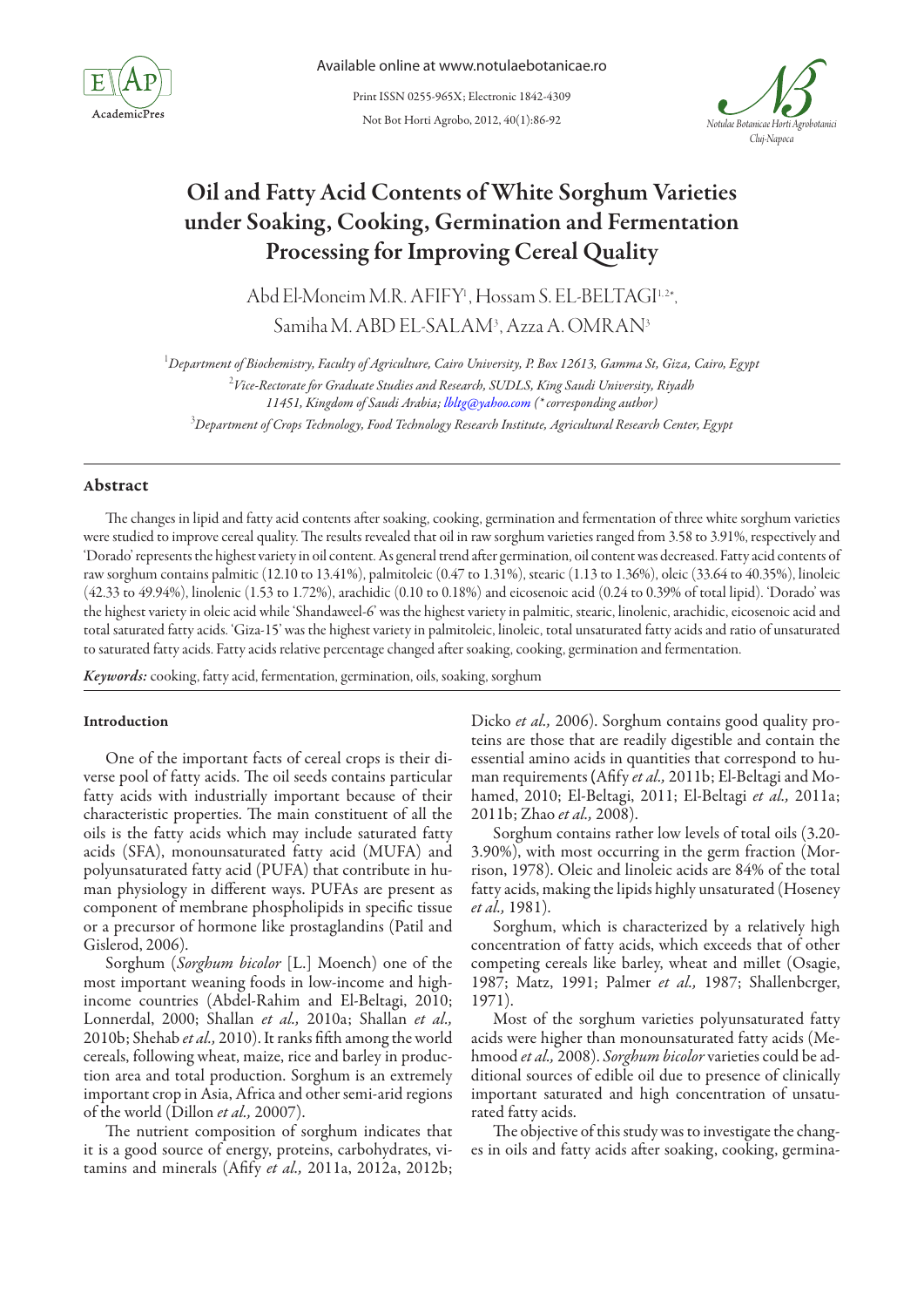tion and fermentation of three white sorghum varieties and make attention of sorghum as a source of edible oil.

## Materials and methods

#### *Samples and chemicals*

Three white sorghum varieties (*Sorghum bicolor* L. Moench), were obtained from the Crops Research Institute, Agricultural Research Center for 'Shandaweel-6', and from Central Administration for Seed Certification (CASC), Ministry of Agriculture and Land Reclamation, Giza, Egypt for 'Dorado' and 'Giza-15'. The grains were carefully cleaned and freed from broken grains and extraneous matter.

Fatty acids were obtained from Sigma-Aldrich Chemical Co., St. Louis, USA. All other chemicals used were of analytical reagent grade.

#### *Treatments*

For soaking, sorghum grains were soaked in distilled water for 20 h with a ratio 1:5 w/v and the soaked water changed twice. At the end of soaking period, the soaked water was discarded. The grins were rinsed twice with distilled water and the grains were dried in oven at 45±5°C.

For germination, soaked grains were germinated, placed in plastic boxes, covered with cotton cloth and left at room temperature for 72h, and then the grains were dried. The root and shoot portions were manually removed. The grains were milled into fine flour and kept until analysis (Fig. 1).

For fermentation, sorghum flour which obtained from dried soaked grains was cooked by boiling with sufficient amount of distilled water for 10 min. Then the obtained slurry were dried, milled and kept until analysis as shown in (Fig. 1).

## *Determination of total oils*

Oils content of raw sorghum and treatments were determined according to the methods of AOAC (2000).

## *Fatty acid determination*

Sorghum oil was extracted by hexane and fatty acids were analyzed by Agilent HP 6890 capillary gas chromatography and reported in relative area percentages. The methyl esters of fatty acids were prepared according to the method of Glass (1971). A solution of oil (ca. 0.1 g) in hexane (2 ml) was mixed with methanolic potassium hydroxide (0.2 ml, 2N) by shaking vigorously for 30sec. Upper layer was decanted which contains the methylester. The hexane layer was suitable for injection into the gas chromatograph. The fatty acid methyl esters were identified using a gas chromatograph equipped with dual flame ionization detector was used. The fractions of fatty acid methyl esters were conducted using a DB-23 capillary-coiled glass column (60 m x 0.32 mm x 0.25  $\mu$ m). The initially oven temperature was 150°C, nitrogen gas was used as a carrier 3 ml/min, the flow rates for hydrogen and air were 40 ml/ min and 450 ml/min, respectively and the temperature of injector and detector were 230°C and 250°C, respectively. The fatty acid methyl esters were identified by comparison their retention times with known fatty acid standard mixture. Peak areas were automatically computed by an integrator. The fatty acid composition was expressed as percentage of total fatty acids.



Fig. 1. Flow chart for the different treatments of sorghum grains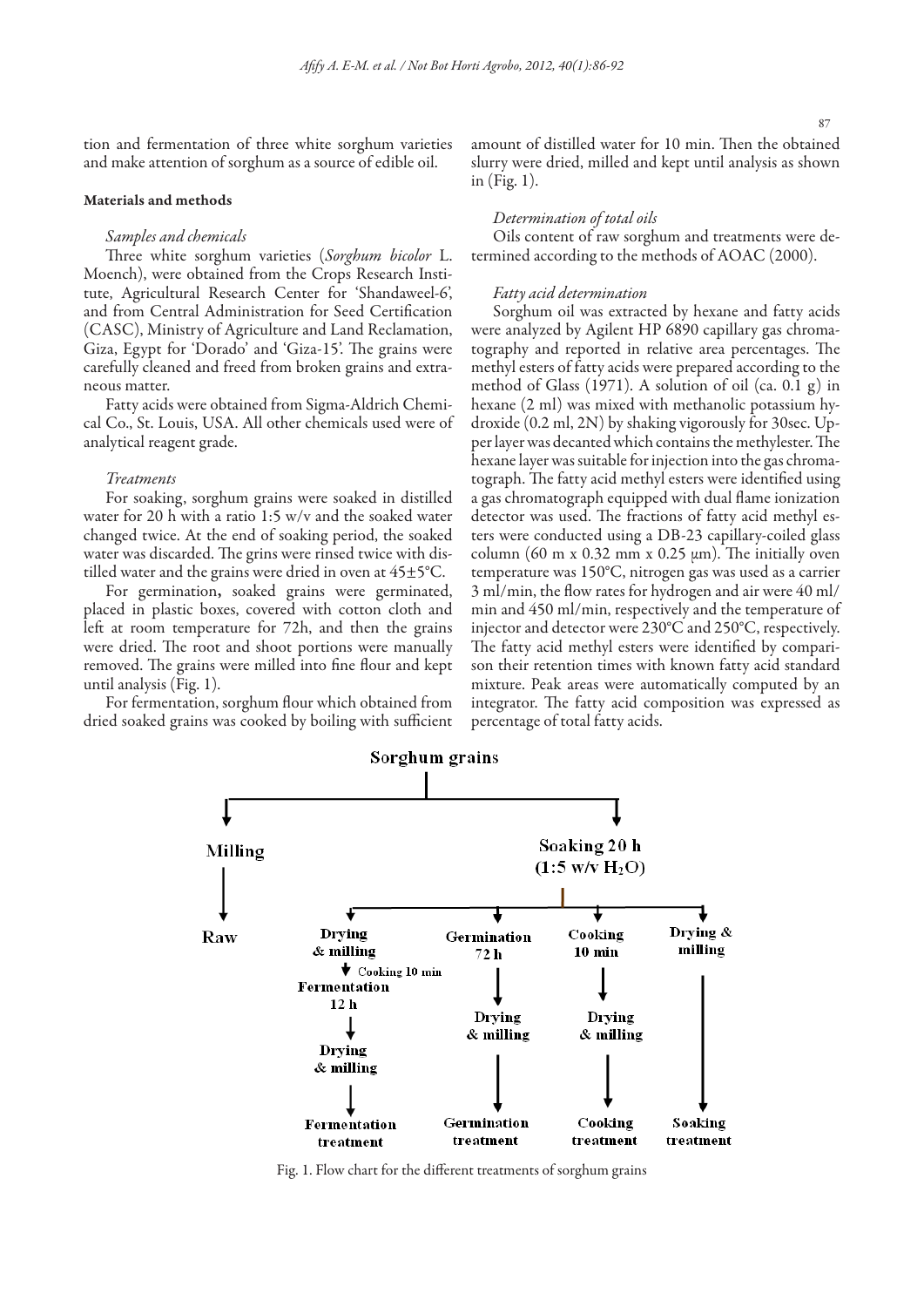#### 88

# *Statistical analysis*

For the analytical data, mean values and standard deviation are reported. The data obtained were subjected to one-way analysis of variance (ANOVA) and least significant difference (LSD) at *p*<0.05.

### Results and discussion

## *Oils content of sorghum at different treatments*

Tab. 1 presents oils content of sorghum after soaking, cooking, germination and fermentation. Oil content ranged from 3.58 to 3.91% in raw sorghum and 'Dorado' variety represents the highest value. Sorghum contains 3.39-3.62% and 3.23-3.78%, oil in Sudan and Korea respectively while in Nigeria sorghum had 3.90% oil (Adeyeye and Ajewole, 1992; Chung *et al.,* 2011; Hamad, 2007).

Oil contents were significantly decreased after different treatments except for soaking treatment which non-significantly increased. Results are in agreement with Okrah (2008), who found that oil content of germinated sorghum varied from 1.44-2.57%, while in other study; soaking and fermentation reduce oil content (El Maki *et al.,* 2007). The reduction may be due to the fact that biochemical and physiological changes occurred during germination; such changes require energy to proceed, and therefore part of the seed oil was utilized for the production of this energy. Germination and cooking processes caused significant de-

| Tab. 1. Oil contents of sorghum at different treatments |  |  |
|---------------------------------------------------------|--|--|
| $(\%$ on DW $)^*$                                       |  |  |

| Treatment      | Oil                           |  |  |
|----------------|-------------------------------|--|--|
|                | Raw                           |  |  |
| 'Dorado'       | $3.91 \pm 0.25$ <sup>ab</sup> |  |  |
| 'Shandaweel-6' | $3.66 \pm 0.15^{bc}$          |  |  |
| 'Giza-15'      | $3.58 \pm 0.22$ <sup>c</sup>  |  |  |
|                | Soaking                       |  |  |
| 'Dorado'       | $4.10 \pm 0.27$ <sup>a</sup>  |  |  |
| 'Shandaweel-6' | $3.78 \pm 0.01$ bc            |  |  |
| 'Giza-15'      | $3.53 \pm 0.22$ <sup>c</sup>  |  |  |
|                | Cooking                       |  |  |
| 'Dorado'       | $2.13 \pm 0.05$ <sup>e</sup>  |  |  |
| 'Shandaweel-6' | $2.46 \pm 0.05$ <sup>d</sup>  |  |  |
| 'Giza-15'      | $2.31 \pm 0.21$ <sup>de</sup> |  |  |
|                | Germination                   |  |  |
| 'Dorado'       | $1.70 \pm 0.09$ <sup>f</sup>  |  |  |
| 'Shandaweel-6' | $2.28 \pm 0.11$ <sup>de</sup> |  |  |
| 'Giza-15'      | $1.66 \pm 0.04$ <sup>f</sup>  |  |  |
| Fermentation   |                               |  |  |
| 'Dorado'       | $1.39 \pm 0.04$ <sup>g</sup>  |  |  |
| 'Shandaweel-6' | $1.36 \pm 0.03$ <sup>g</sup>  |  |  |
| 'Giza-15'      | $1.25^s \pm 0.03$             |  |  |
| <b>LSD</b>     | 0.2555                        |  |  |

\* DW basis= dry weight basis.. Values are mean of three replicates ±SD, number in the same column followed by the same letter are not significantly different at  $p$ <0.05 level. LDS = Least Significant Difference

creases in oil content (Mubarak, 2005). Sorghum oil was significantly decreased after fermentation which improves the bioavailability of iron and zinc during soaking and germination of three white sorghum varieties (Afify *et al.,* 2011a; Alemu, 2009). On the same time fennel were germinated on Murashige and Skoog medium (MS) without plant growth regulators reduce the amount of estragole (not favorite for Human consumption) and increase the amount of trans-anethole (Afify *et al.,* 2011c).

## *Sorghum saturated fatty acid*

Tab. 2 shows sorghum saturated fatty acid at after soaking, cooking, germination and fermentation. The results indicted that raw sorghum contains palmitic (12.10- 13.41%), stearic (1.13 to 1.36%) and arachidic acid (0.10- 0.18%). 'Shandaweel-6' was the highest variety in palmitic and arachidic acid.

The results are in agreements with Mehmood *et al.* (2008), who found that sorghum contains palmitic acid (11.73-20.18%) and stearic acid (1.09-2.59%). While palmitic acid (11.88-14.18%), stearic acid (1.09-1.64%) and arachidic acid (0.12-0.33%) were present in the grain oil of different sorghum varieties (Pontieri, 2011). In addition, sorghum oil contains 10.90% palmitic and 2.70% stearic acid (Adeyeye and Ajewole, 1992). While Asiedu *et al.* (1993), found that sorghum oil contains palmitic acid (13.2%), stearic acid (1.30%) and arachidic acid (0.20%).

Tab. 2. Sorghum saturated fatty acid at different treatments (% of total oils)

| C20:0<br>C16:0<br>C18:0<br>Treatments<br>Raw<br>$0.15 \pm 0.01$ <sup>ef</sup><br>'Dorado'<br>$13.14 \pm 0.10$ <sup>g</sup><br>$1.31 \pm 0.01$ <sup>h</sup><br>'Shandaweel-6'<br>$13.41 \pm 0.01$ <sup>f</sup><br>$1.36 \pm 0.02$ <sup>g</sup><br>$0.18 \pm 0.01$ <sup>cd</sup><br>$12.10\pm0.10^{jk}$<br>'Giza-15'<br>$1.13 + 0.01$ <sup>i</sup><br>$0.10 \pm 0.01$ <sup>g</sup><br>Soaking<br>'Dorado'<br>$12.96 \pm 0.04^h$<br>$1.35 \pm 0.01$ <sup>g</sup><br>$0.17 \pm 0.02$ <sup>de</sup><br>'Shandaweel-6'<br>$0.17 \pm 0.01$ <sup>de</sup><br>$13.13 \pm 0.03$ <sup>g</sup><br>$1.35 \pm 0.01$ g<br>$0.15 \pm 0.01$ <sup>ef</sup><br>'Giza-15'<br>$13.06 \pm 0.06$ <sup>g</sup><br>$1.16 \pm 0.02$ <sup>i</sup><br>Cooking<br>'Dorado'<br>$0.19 \pm 0.01$ <sup>cd</sup><br>$12.74 + 0.04$<br>$1.28 + 0.02h$<br>'Shandaweel-6'<br>$1.53 \pm 0.02$ <sup>e</sup><br>$0.18 \pm 0.02$ <sup>cd</sup><br>$13.57 \pm 0.03^e$<br>'Giza-15'<br>$1.89 \pm 0.01^b$<br>$0.19 \pm 0.01$ <sup>cd</sup><br>$19.19 \pm 0.01^{\circ}$<br>Germination<br>'Dorado'<br>$14.86 + 0.04d$<br>$0.20 \pm 0.02$ <sub>bc</sub><br>$2.09 \pm 0.01$ <sup>a</sup><br>'Shandaweel-6'<br>$1.74 \pm 0.04$ c<br>$12.17 \pm 0.02^{\circ}$<br>$0.27 \pm 0.02^{\text{a}}$<br>$12.07 \pm 0.05^k$<br>$1.62 + 0.02d$<br>'Giza-15'<br>$0.26 \pm 0.02^{\text{a}}$<br>Fermentation<br>'Dorado'<br>$11.22 \pm 0.02^1$<br>$0.22 \pm 0.02^b$<br>$1.47 \pm 0.03$ <sup>f</sup><br>'Shandaweel-6'<br>$15.70 \pm 0.02^b$<br>$1.65 \pm 0.05$ <sup>d</sup><br>$0.19 \pm 0.02$ <sup>cd</sup><br>$1.91 \pm 0.01^b$<br>$0.13 \pm 0.01$ <sup>f</sup><br>'Giza-15'<br>$15.12 \pm 0.02$ <sup>c</sup><br><b>LSD</b><br>0.0780<br>0.0378<br>0.0258 |  |  |  |  |
|----------------------------------------------------------------------------------------------------------------------------------------------------------------------------------------------------------------------------------------------------------------------------------------------------------------------------------------------------------------------------------------------------------------------------------------------------------------------------------------------------------------------------------------------------------------------------------------------------------------------------------------------------------------------------------------------------------------------------------------------------------------------------------------------------------------------------------------------------------------------------------------------------------------------------------------------------------------------------------------------------------------------------------------------------------------------------------------------------------------------------------------------------------------------------------------------------------------------------------------------------------------------------------------------------------------------------------------------------------------------------------------------------------------------------------------------------------------------------------------------------------------------------------------------------------------------------------------------------------------------------------------------------------------------------------------------|--|--|--|--|
|                                                                                                                                                                                                                                                                                                                                                                                                                                                                                                                                                                                                                                                                                                                                                                                                                                                                                                                                                                                                                                                                                                                                                                                                                                                                                                                                                                                                                                                                                                                                                                                                                                                                                              |  |  |  |  |
|                                                                                                                                                                                                                                                                                                                                                                                                                                                                                                                                                                                                                                                                                                                                                                                                                                                                                                                                                                                                                                                                                                                                                                                                                                                                                                                                                                                                                                                                                                                                                                                                                                                                                              |  |  |  |  |
|                                                                                                                                                                                                                                                                                                                                                                                                                                                                                                                                                                                                                                                                                                                                                                                                                                                                                                                                                                                                                                                                                                                                                                                                                                                                                                                                                                                                                                                                                                                                                                                                                                                                                              |  |  |  |  |
|                                                                                                                                                                                                                                                                                                                                                                                                                                                                                                                                                                                                                                                                                                                                                                                                                                                                                                                                                                                                                                                                                                                                                                                                                                                                                                                                                                                                                                                                                                                                                                                                                                                                                              |  |  |  |  |
|                                                                                                                                                                                                                                                                                                                                                                                                                                                                                                                                                                                                                                                                                                                                                                                                                                                                                                                                                                                                                                                                                                                                                                                                                                                                                                                                                                                                                                                                                                                                                                                                                                                                                              |  |  |  |  |
|                                                                                                                                                                                                                                                                                                                                                                                                                                                                                                                                                                                                                                                                                                                                                                                                                                                                                                                                                                                                                                                                                                                                                                                                                                                                                                                                                                                                                                                                                                                                                                                                                                                                                              |  |  |  |  |
|                                                                                                                                                                                                                                                                                                                                                                                                                                                                                                                                                                                                                                                                                                                                                                                                                                                                                                                                                                                                                                                                                                                                                                                                                                                                                                                                                                                                                                                                                                                                                                                                                                                                                              |  |  |  |  |
|                                                                                                                                                                                                                                                                                                                                                                                                                                                                                                                                                                                                                                                                                                                                                                                                                                                                                                                                                                                                                                                                                                                                                                                                                                                                                                                                                                                                                                                                                                                                                                                                                                                                                              |  |  |  |  |
|                                                                                                                                                                                                                                                                                                                                                                                                                                                                                                                                                                                                                                                                                                                                                                                                                                                                                                                                                                                                                                                                                                                                                                                                                                                                                                                                                                                                                                                                                                                                                                                                                                                                                              |  |  |  |  |
|                                                                                                                                                                                                                                                                                                                                                                                                                                                                                                                                                                                                                                                                                                                                                                                                                                                                                                                                                                                                                                                                                                                                                                                                                                                                                                                                                                                                                                                                                                                                                                                                                                                                                              |  |  |  |  |
|                                                                                                                                                                                                                                                                                                                                                                                                                                                                                                                                                                                                                                                                                                                                                                                                                                                                                                                                                                                                                                                                                                                                                                                                                                                                                                                                                                                                                                                                                                                                                                                                                                                                                              |  |  |  |  |
|                                                                                                                                                                                                                                                                                                                                                                                                                                                                                                                                                                                                                                                                                                                                                                                                                                                                                                                                                                                                                                                                                                                                                                                                                                                                                                                                                                                                                                                                                                                                                                                                                                                                                              |  |  |  |  |
|                                                                                                                                                                                                                                                                                                                                                                                                                                                                                                                                                                                                                                                                                                                                                                                                                                                                                                                                                                                                                                                                                                                                                                                                                                                                                                                                                                                                                                                                                                                                                                                                                                                                                              |  |  |  |  |
|                                                                                                                                                                                                                                                                                                                                                                                                                                                                                                                                                                                                                                                                                                                                                                                                                                                                                                                                                                                                                                                                                                                                                                                                                                                                                                                                                                                                                                                                                                                                                                                                                                                                                              |  |  |  |  |
|                                                                                                                                                                                                                                                                                                                                                                                                                                                                                                                                                                                                                                                                                                                                                                                                                                                                                                                                                                                                                                                                                                                                                                                                                                                                                                                                                                                                                                                                                                                                                                                                                                                                                              |  |  |  |  |
|                                                                                                                                                                                                                                                                                                                                                                                                                                                                                                                                                                                                                                                                                                                                                                                                                                                                                                                                                                                                                                                                                                                                                                                                                                                                                                                                                                                                                                                                                                                                                                                                                                                                                              |  |  |  |  |
|                                                                                                                                                                                                                                                                                                                                                                                                                                                                                                                                                                                                                                                                                                                                                                                                                                                                                                                                                                                                                                                                                                                                                                                                                                                                                                                                                                                                                                                                                                                                                                                                                                                                                              |  |  |  |  |
|                                                                                                                                                                                                                                                                                                                                                                                                                                                                                                                                                                                                                                                                                                                                                                                                                                                                                                                                                                                                                                                                                                                                                                                                                                                                                                                                                                                                                                                                                                                                                                                                                                                                                              |  |  |  |  |
|                                                                                                                                                                                                                                                                                                                                                                                                                                                                                                                                                                                                                                                                                                                                                                                                                                                                                                                                                                                                                                                                                                                                                                                                                                                                                                                                                                                                                                                                                                                                                                                                                                                                                              |  |  |  |  |
|                                                                                                                                                                                                                                                                                                                                                                                                                                                                                                                                                                                                                                                                                                                                                                                                                                                                                                                                                                                                                                                                                                                                                                                                                                                                                                                                                                                                                                                                                                                                                                                                                                                                                              |  |  |  |  |
|                                                                                                                                                                                                                                                                                                                                                                                                                                                                                                                                                                                                                                                                                                                                                                                                                                                                                                                                                                                                                                                                                                                                                                                                                                                                                                                                                                                                                                                                                                                                                                                                                                                                                              |  |  |  |  |
|                                                                                                                                                                                                                                                                                                                                                                                                                                                                                                                                                                                                                                                                                                                                                                                                                                                                                                                                                                                                                                                                                                                                                                                                                                                                                                                                                                                                                                                                                                                                                                                                                                                                                              |  |  |  |  |

Palmitic acid =C16:0, stearic acid= C18:0 and arachidic acid= C20:0. Values are mean of three replicates ±SD, number in the same column followed by the same letter are not significantly different at *p*<0.05 level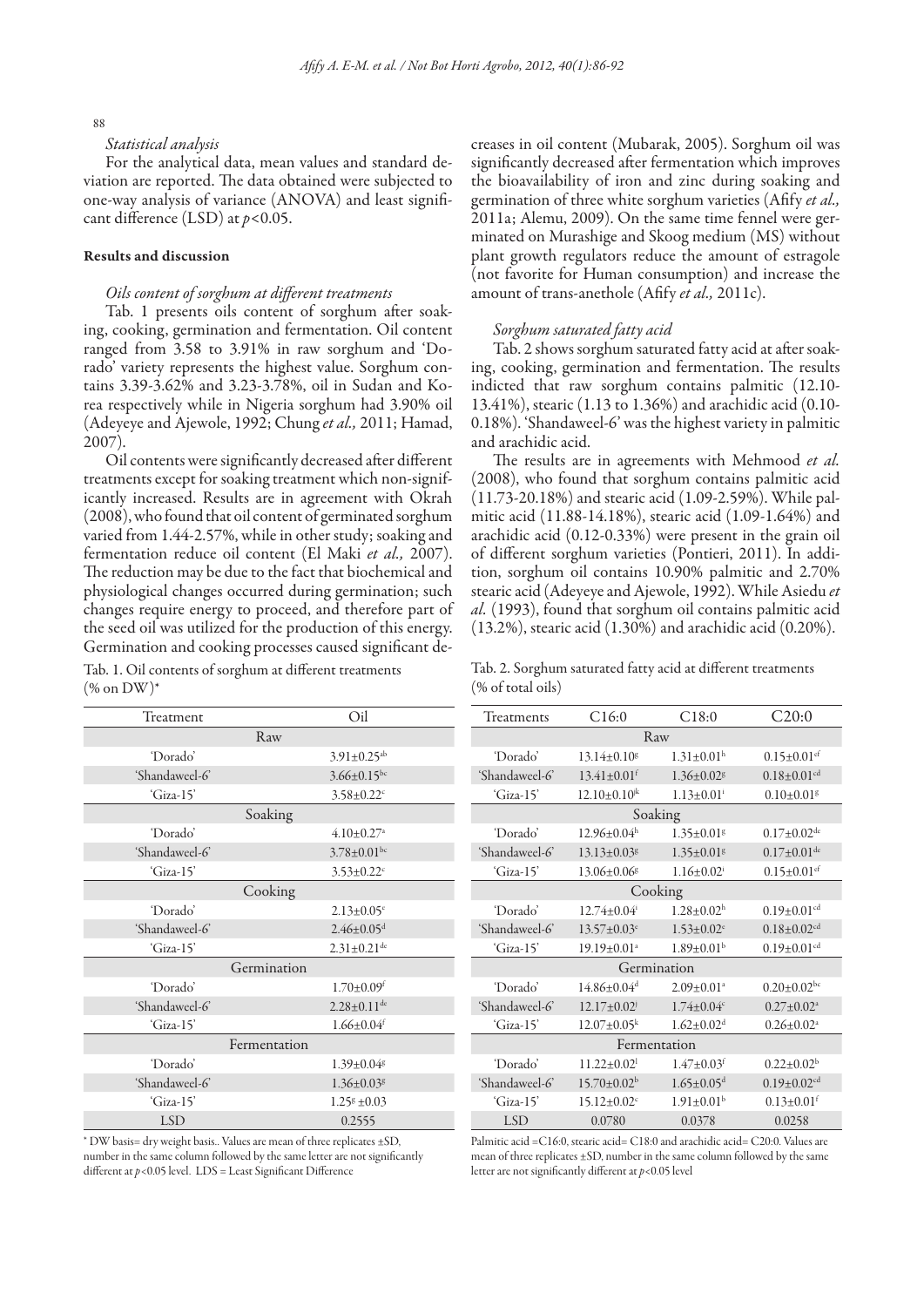| Treatments     | C16:1                         | C18:1                          | C18:2                          | C18:3                         | C20:0                          |
|----------------|-------------------------------|--------------------------------|--------------------------------|-------------------------------|--------------------------------|
|                |                               |                                | Raw                            |                               |                                |
| 'Dorado'       | $0.48 \pm 0.02$ <sup>e</sup>  | $40.34 \pm 0.15$ bcd           | $42.58 \pm 0.10$ <sup>g</sup>  | $1.62 \pm 0.02$ <sup>f</sup>  | $0.38 \pm 0.02$ <sup>cde</sup> |
| 'Shandaweel-6' | $0.47 \pm 0.01$ <sup>e</sup>  | $40.15 \pm 0.11$ <sup>d</sup>  | $42.33 \pm 0.10^h$             | $1.72 \pm 0.01$ <sup>de</sup> | $0.39 \pm 0.02$ <sup>cd</sup>  |
| 'Giza-15'      | $1.31 \pm 0.01^a$             | $33.64 \pm 0.10$ <sup>g</sup>  | $49.94 + 0.04$ c               | $1.53 \pm 0.02$ <sup>g</sup>  | $0.24 + 0.02$ <sup>f</sup>     |
|                |                               |                                | Soaking                        |                               |                                |
| 'Dorado'       | $0.50 + 0.02$ <sup>de</sup>   | $38.68 \pm 0.20$ <sup>e</sup>  | $44.28 + 0.10$ <sup>e</sup>    | $1.68 + 0.02$ <sup>e</sup>    | $0.38 \pm 0.01$ <sup>cde</sup> |
| 'Shandaweel-6' | $0.49 \pm 0.01$ <sup>e</sup>  | $40.64 \pm 0.12$ <sup>ab</sup> | $42.13 \pm 0.03$ hi            | $1.70 \pm 0.01$ <sup>e</sup>  | $0.38 \pm 0.02$ <sup>cde</sup> |
| 'Giza-15'      | $0.47 \pm 0.03$ <sup>e</sup>  | $30.75 \pm 0.20$ <sup>i</sup>  | 52.15 $\pm$ 0.15 <sup>b</sup>  | $1.75 \pm 0.05$ <sup>d</sup>  | $0.50 \pm 0.02^b$              |
|                |                               |                                | Cooking                        |                               |                                |
| 'Dorado'       | $0.53 \pm 0.01$ <sup>cd</sup> | $40.49 \pm 0.30$ bc            | $42.71 \pm 0.20$ <sup>g</sup>  | $1.69 \pm 0.01$ <sup>e</sup>  | $0.37 \pm 0.01$ <sup>de</sup>  |
| 'Shandaweel-6' | $0.47+0.01^{\circ}$           | $40.18 \pm 0.13$ <sup>cd</sup> | $41.96 \pm 0.04$               | $1.69 + 0.02$ <sup>e</sup>    | $0.41+0.01c$                   |
| 'Giza-15'      | $0.47 \pm 0.01$ <sup>e</sup>  | $33.30\pm0.10^{\rm h}$         | $43.15 \pm 0.05$ <sup>f</sup>  | $1.56 \pm 0.04$ <sup>g</sup>  | $0.35 \pm 0.01$ <sup>e</sup>   |
|                |                               |                                | Germination                    |                               |                                |
| 'Dorado'       | $0.54 \pm 0.02$ <sup>c</sup>  | $37.26 \pm 0.11$ <sup>f</sup>  | $42.69 + 0.10$ <sup>s</sup>    | $1.99 + 0.01$ <sup>a</sup>    | $0.36 \pm 0.01$ de             |
| 'Shandaweel-6' | $0.47+0.01^{\circ}$           | $40.88 + 0.10a$                | $42.14 \pm 0.11$ <sup>hi</sup> | $1.84 \pm 0.02$ <sup>c</sup>  | $0.51 + 0.02^b$                |
| 'Giza-15'      | $0.32 \pm 0.02$ <sup>g</sup>  | $40.37 \pm 0.30$ bcd           | $42.95 \pm 0.05$ <sup>f</sup>  | $1.91 \pm 0.01^b$             | $0.49 \pm 0.02^b$              |
| Fermentation   |                               |                                |                                |                               |                                |
| 'Dorado'       | $0.60 \pm 0.01^b$             | $29.76 \pm 0.11$ <sup>j</sup>  | $54.37 \pm 0.35$ <sup>a</sup>  | $1.99 \pm 0.01$ <sup>a</sup>  | $0.37 \pm 0.01$ <sup>de</sup>  |
| 'Shandaweel-6' | $0.38 \pm 0.02$ <sup>f</sup>  | $40.40 \pm 0.22$ bcd           | $39.40 \pm 0.30$               | $1.61 \pm 0.01$ <sup>f</sup>  | $0.67 \pm 0.02$ <sup>a</sup>   |
| 'Giza-15'      | $0.55 \pm 0.03$ <sup>c</sup>  | $30.76 \pm 0.20$ <sup>i</sup>  | $49.17 \pm 0.10$ <sup>d</sup>  | $1.87 \pm 0.02$ <sup>c</sup>  | $0.48 \pm 0.02^b$              |
| <b>LSD</b>     | 0.0301                        | 0.2823                         | 0.2355                         | 0.0373                        | 0.0279                         |

Tab. 3. Sorghum unsaturated fatty acid at different treatments (% of total oils)

Palmitoleic acid= C16:1, oleic acid= C18:1, linoleic acid= C18:2, linolenic acid= C18:3 and eicosenoic acid=C20:1. Values are mean of three replicates ±SD, number in the same column followed by the same letter are not significantly different at  $p$ <0.05 level



Fig. 2. Unsaturated fatty acids after soaking, cooking, germination and fermentation of sorghum varieties

Treatments: (RD: Raw 'Dorado'; SD: Soaked 'Dorado'; CD: Cooked 'Dorado'; GD: Germinated 'Dorado'; FD: Fermented 'Dorado'; RS: Raw 'Shandaweel-6'; SS: Soaked 'Shandaweel-6'; CS: Cooked 'Shandaweel-6': GS; Germinated 'Shandaweel-6'; FS: Fermented 'Shandaweel-6'; RG: Raw 'Giza-15'; SG: Soaked 'Giza-15'; CG: Cooked 'Giza-15'; GG: Germinated 'Giza-15'; FG: fermented 'Giza-15')

## *Sorghum unsaturated fatty acid*

Tab. 3 and Fig. 2 present sorghum saturated fatty acid after soaking, cooking, germination and fermentation. The results indicted that raw sorghum contains palmitoleic (0.47-1.31), oleic (33.64-40.35%), linoleic (42.33- 49.94%), linolenic (1.53-1.72%) and eicosenoic acid (0.24-0.39%). 'Dorado' was the highest variety in oleic

acid. While 'Shandaweel-6' was the highest variety in linolenic and eicosenoic acid and 'Giza-15' was the highest variety in palmitoleic and linoleic. The results are in agreement with previous study, who found that sorghum fatty acid contains palmitoleic acid (0.43-0.56%), oleic acid (31.12-48.99%), linoleic acids (27.59-50.73%) and linolenic acid (1.71-3.89%) (Mehmood *et al.*, 2008). While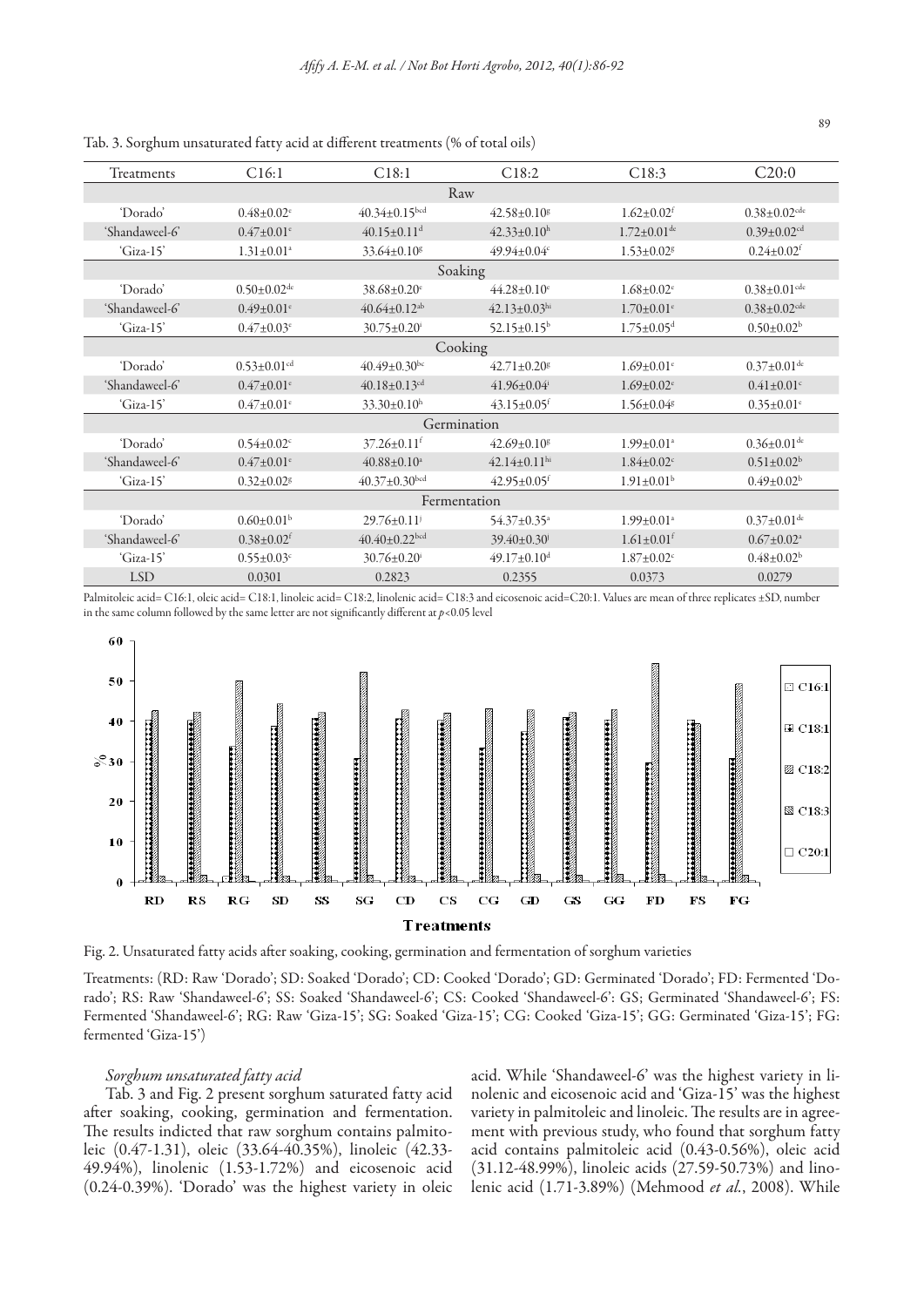$90$ 

palmitoleic acid (0.42-0.71%), oleic acid (33.26-43.81%), linoleic acids (35.51-49.37%), linolenic acid (1.35-2.14%) and eicosenoic acid (0.14-0.52%) were present in the grain oil of different sorghum varieties (Pontieri *et al.*, 2011).

# *Percentage of saturated fatty acids (SFA), unsaturated fatty acids (Un SFA) and Un SFA/SFA ratio*

Tab. 4 shows percentage of saturated fatty acids (SFA), unsaturated fatty acids (Un SFA) and Un SFA/SFA ratio after soaking, cooking, germination and fermentation. The results indicted that raw sorghum oil contains 13.33 to 14.94% and 85.06 to 86.67% of SFA and Un SFA, respectively. 'Shandaweel-6' was the highest variety in SFA. While 'Giza-15' was the highest variety in Un SFA and Un SFA/SFA ratio. Most of sorghum varieties polyunsaturated fatty acids were higher than monounsaturated fatty acids (Mehmood *et al.,* 2008). The white sorghum oil contains 12.40% total saturated fatty acid and 87.60% total unsaturated fatty acid, respectively (Hadbaoui *et al.,* 2010). Also, sorghum grains had high degrees of unsaturation (86.4%) and high quantities of essential fatty acids (58.0%) compared with the other cereals (Adeyeye and Ajewole, 1992). As the saturated fatty acids increases the risks of cardiovascular diseases, cancer and autoimmune disorders (Iso *et al.,* 2002). Oils being source of lipids, are of more nutritional value if they have more unsaturated to saturated fatty acid ratio (Aronson *et al.,* 2001).

Tab. 4. Percentage of saturated fatty acids (SFA), unsaturated fatty acids (Un SFA) and Un SFA/SFA ratio of sorghum at different treatments

|                | $SFA^*$ | Un $SFA**$ | Un SFA/   |
|----------------|---------|------------|-----------|
| Treatments     |         |            | SFA ratio |
|                | Raw     |            |           |
| 'Dorado'       | 14.60   | 85.40      | 5.26      |
| 'Shandaweel-6' | 14.94   | 85.06      | 5.69      |
| 'Giza-15'      | 13.33   | 86.67      | 6.50      |
|                | Soaking |            |           |
| 'Dorado'       | 14.48   | 85.52      | 5.91      |
| 'Shandaweel-6' | 14.66   | 85.34      | 5.82      |
| 'Giza-15'      | 14.37   | 85.63      | 5.96      |
|                | Cooking |            |           |
| 'Dorado'       | 14.22   | 85.78      | 6.03      |
| 'Shandaweel-6' | 15.28   | 84.72      | 5.54      |
| 'Giza-15'      | 21.28   | 78.72      | 3.70      |
| Germination    |         |            |           |
| 'Dorado'       | 17.15   | 82.85      | 4.83      |
| 'Shandaweel-6' | 14.18   | 85.82      | 6.05      |
| 'Giza-15'      | 13.95   | 86.05      | 6.17      |
| Fermentation   |         |            |           |
| 'Dorado'       | 12.92   | 87.08      | 6.74      |
| 'Shandaweel-6' | 17.55   | 82.45      | 4.70      |
| 'Giza-15'      | 17.16   | 82.84      | 4.83      |

\*SFA= Saturated fatty acids. \*\*Un SFA= Unsaturated fatty acids

The fat in sorghum grain (mainly present in the germ) is rich in polyunsaturated fatty acids (Glew *et al.,* 1997). The fatty acid composition of sorghum fat (linoleic acid 49%, oleic 31%, palmitic 14%, linolenic 2.7%, stearic 2.1%, *etc.*) is similar in content to that of corn oil, but it is more unsaturated (Adeyeye and Ajewole, 1992; FAO, 1995; Knudsen *et al.,* 1988). Sorghum is a good source of carotene, vitamins, notably the B vitamins (thiamin, riboflavin, pyridoxine, *etc.*), and the lipid soluble vitamins A, D, E and K (Anglani, 1998; Afify *et al.,* 2012a).

In addition, sorghum oil contains 28.40% oleic acid, 50.90% linoleic acid and 7.11% linolenic acid (Adeyeye and Ajewole, 1992). While Asiedu *et al.* (1993), found that sorghum oil contains palmitoleic acid (0.50%), oleic acid (41.20%), linoleic acids (40.10%), linolenic acid (3.0 %) and eicosenoic acid (0.20%).

The oil levels of sorghum varieties decreased on germination, cooking and fermentation. The observed decrease might be due to the increased activities of the lipolytic enzymes during germination and fermentation, which hydrolyse oils to fatty acids and glycerol (Raham and Aal, 1986). The simpler products can be used for synthesis of carbohydrate and protein or as a source of energy for developing embryo. Similar observation was made by other researchers (Obizoba and Atti, 1994; Nnam, 2000). In addition, reduced oil contents in malted millet for "Ogi) production and low lipid levels are known to increase shelf-life (Inyang and Idoko, 2006). Fermentation has also been strongly suggested to have inhibitory effects on the groups of micro-organisms that can cause spoilage or food poisoning (Odumodu and Inyang, 2006).

Germination induces the synthesis of hydrolytic enzymes, *e.g.* starch degrading enzymes, and proteases and phytases. Phytate content was significantly reduced from 23.59 to 32.40% for soaking treatment and 24.92 to 35.27% for germination treatments, respectively (Afify *et al.,* 2011a).

 The reduction of phytic acid, flavonoids, tannine and phenolic acid and proanthocyanidins has been observed during germination and soaking (Afify *et al.,* 2012a; FAO, 1995; Traoré *et al.,* 2004). Germination of sorghum is important for the preparation of weaning foods with low paste viscosity and high energy density (Malleshi and Desikachar, 1988). Lipids mainly present in the germ and more unsaturated than in corn fatty acid composition and considered similar to corn, with linoleic (49%), oleic (31%), and palmitic acid (14%) (Glew *et al.,* 1997).

## Conclusions

Vegetable oil not only provides high quality food, containing essential nutrients for the life, but also bioactive compounds that have particular clinical significance. Sorghum is worth attention as a source of health promoting component for foods. Fatty acids with some pharmacological significance have caught the attention of both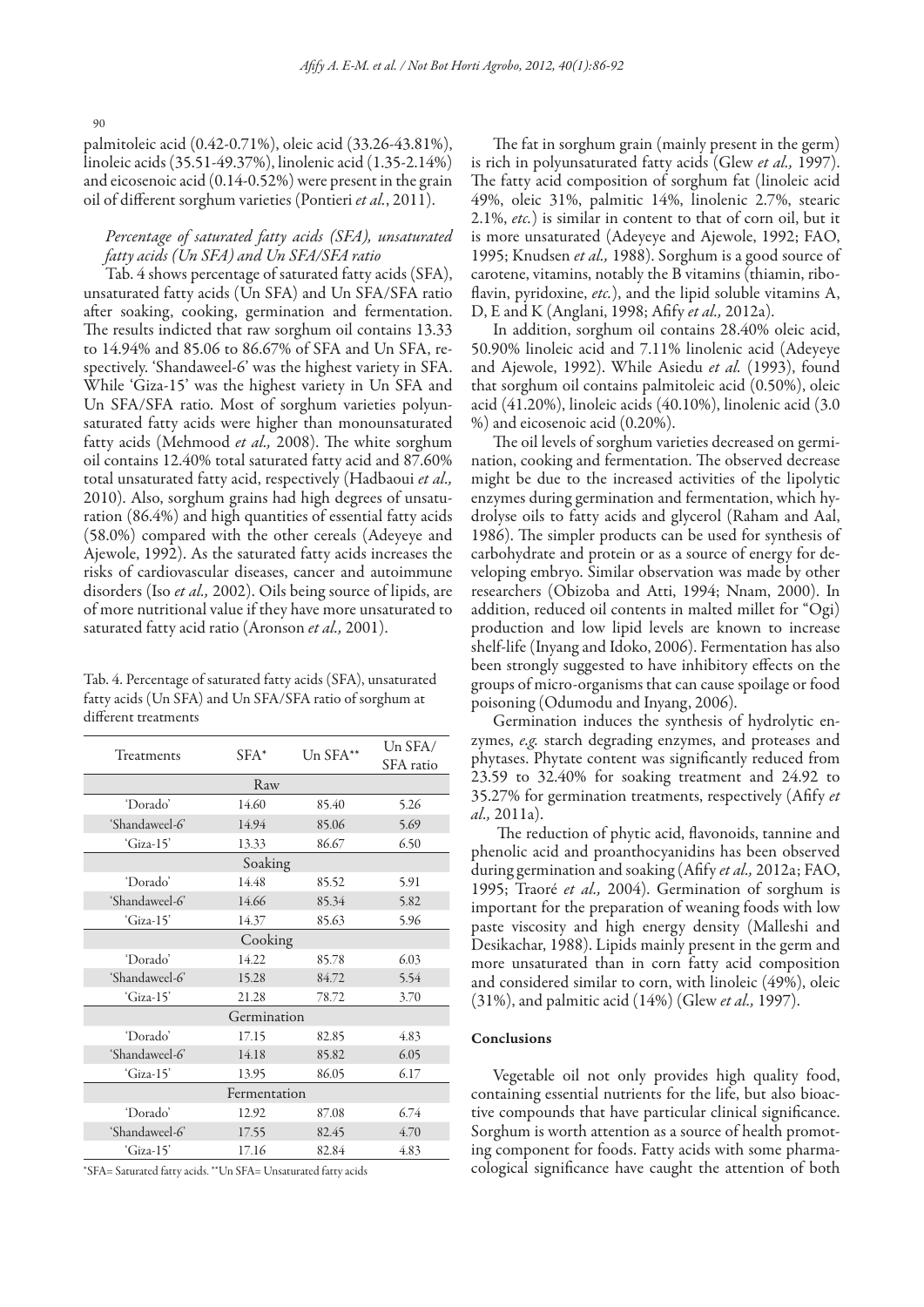consumer and industries. Raw sorghum oil contains 13.33 to 14.94% and 85.06 to 86.67% of SFA and Un SFA, respectively. 'Dorado' was the highest variety in oil content. After germination, oil content was decreased. 'Dorado' was the highest variety in oleic acid. While 'Shandaweel-6' was the highest variety in palmitic, stearic, linolenic, arachidic, eicosenoic acid and total saturated fatty acids. 'Giza-15' was the highest variety in palmitoleic, linoleic, total unsaturated fatty acids and unsaturated to saturated fatty acids ratio. Most of fatty acids percentage changed after different treatments. *Sorghum bicolor* varieties could be additional sources of edible oil due to presence of clinically important saturated and high concentration of unsaturated fatty acids.

## *Acknowledgments*

Authors would like to thank the management of the Faculty of Agriculture, Cairo University and Technology Research Institute, Agricultural Research Center for ongoing cooperation to support research and providing funds and facilities necessary to achieve the desired goals of research.

## References

- Abdel-Rahim EA, El-Beltagi HS (2010). Constituents of apple, parsley and lentil edible plants and their therapy treatments for blood picture as well as liver and kidneys functions against lipidemic disease. Electron J Environ, Agricult Food Chem 9:1117-1127.
- Adeyeye A, Ajewole K (1992). Chemical composition and fatty acid profiles of cereals in Nigeria. Food Chem 44:41-44.
- Afify AMR, El-Beltagi HS, Abd El-Salam SM, Omran AA (2011a). Bioavailability of iron, zinc, phytate and phytase activity during soaking and germination of white sorghum varieties. PLoS ONE 6(10):e25512, 1-7.
- Afify AMR, Rashed MM, Ebtesam AM, El-Beltagi HS (2011b). Effect of gamma radiation on protein profile, protein fraction and solubility of three oil seeds. Not Bot Horti Agrobo 39(2):90-98.
- Afify AMR, El-Beltagi HS, Hammama AA, Sidky MMA, Mostafa OFA (2011c). Distribution of trans-anethole and estrasgole in fennel (*Foeniculum vulgare* Mill) of callus induced from different seedling parts and fruits. Electron J Environ, Agricult Food Chem 10(2):1897-1908.
- Afify AMR, El-Beltagi HS, Abd El-Salam SM, Omran AA (2012a). Biochemical changes in phenols, flavonoids, tannins, vitamin E, β-carotene and antioxidant activity during soaking of three white sorghum varieties. Asian Pacific J Tropical Biomed 2(3):203-209.
- Afify AMR, El-Beltagi HS, Abd El-Salam SM, Omran AA (2012b). Protein solubility, digestibility and fractionation after germination of sorghum varieties. PLoS ONE 7(2) e31154.
- Alemu MK (2009). The Effect of Natural Fermentation on Some Antinutritional Factors, Minerals, Proximate Com-

position and Sensory Characteristics in Sorghum Based Weaning Food. M.Sc. Thesis, Addis Ababa University, Addis Ababa, Ethiopia, 83 p.

- Anglani C (1998). Sorghum for human food: A review. Plant Foods Hum Nutr 52:85-89.
- AOAC (2000). Official Methods of Analysis of the Association of Official Analytical Chemists, 17<sup>th</sup> Edn (edited by W. Horwitz) Washington, DC.
- Aronson WJ, Glaspy JA, Reddy ST, Reese D, Heber D, Bagga J (2001). Modulation of omega-3/omega-6 polyunsaturated ratios with dietary fish oils in men with prostate cancer. Urology 58:283-288.
- Asiedu M, Nilsen R, Lie O, Lied E (1993). Effect of processing (sprouting and/or fermentation) on sorghum and maize. I:proximate composition, minerals and fatty acids. Food Chem 46:351-353.
- Chung M, Kim E, Yeo M, Kim S, Seo M, Moon H (2011). Antidiabetic effects of three Korean sorghum phenolic extracts in normal and streptozotocin-induced diabetic rats. Food Res Int 44:127-132.
- Dicko MH, Gruppen H, Traoré AS, Voragen AGJ, van Berkel WJH (2006). Sorghum grain as human food in Africa: relevance of content of starch and amylase activities. Afr J Biotech 5(5):384-395.
- Dillon SL, Shapter FM, Henry RJ, Cordeiro G, Izouierdo L (2007). Domestication to crop improvement:genetic resources for sorghum and saccharum (*Andropogoneae*). Ann Bot 100(5):975-989.
- El-Beltagi HES, Mohamed AA (2010). Variation in fatty acid composition, glucosinolate profile and some phytochemical contents in selected oil seed rape (*Brassica napus* L.) cultivars. Fats oil, Grasas y Aceites 61(2):143-150.
- El-Beltagi HS (2011). Effect of roasting treatments on protein fraction profiles, some enzyme activities of Egyptian peanuts. Inter J Food Sci Nutr 62(5):453-456.
- El-Beltagi HS, Mohamed AA, Mekki BB (2011a). Differences in some constituents, enzymes activity and electrophoretic characterization of different rapeseed (*Brassica napus* L.) cultivars. Ann Univ Oradea-Fascicle Biol Tom 18(1):39-46.
- El-Beltagi HS, Salama ZA, El-Hariri DM (2011b). Variations in oil and some phytochemical contents in flaxseed cultivars (*Linum usitatissimum* L.). Electron J Environ, Agricult Food Chem 10(8):2711-2721.
- El Maki HB, Abdel Rahaman SM, Idris WH, Hassan AB, Babiker EE, EL Tinay AH (2007). Content of antinutritional factors and HCl-extractabitity of minerals from white bean (*Phaseolus vulgaris*) cultivars:Influence of soaking and/or cooking. Food Chem 100:362-368.
- Food and Agricultural Organization-FAO (1995). Sorghum and millet in human nutrition. FAO Food and Nutrition Series No. 27. Consulted on 10 September 2005 at:http://www. fao.org/DOCREP/T0818e/T0818E00.htm#Contents.
- Glass RL (1971). Alcoholysis, saponification and the preparation of fatty acid methyl esters. Lipids 6(12):919-925.